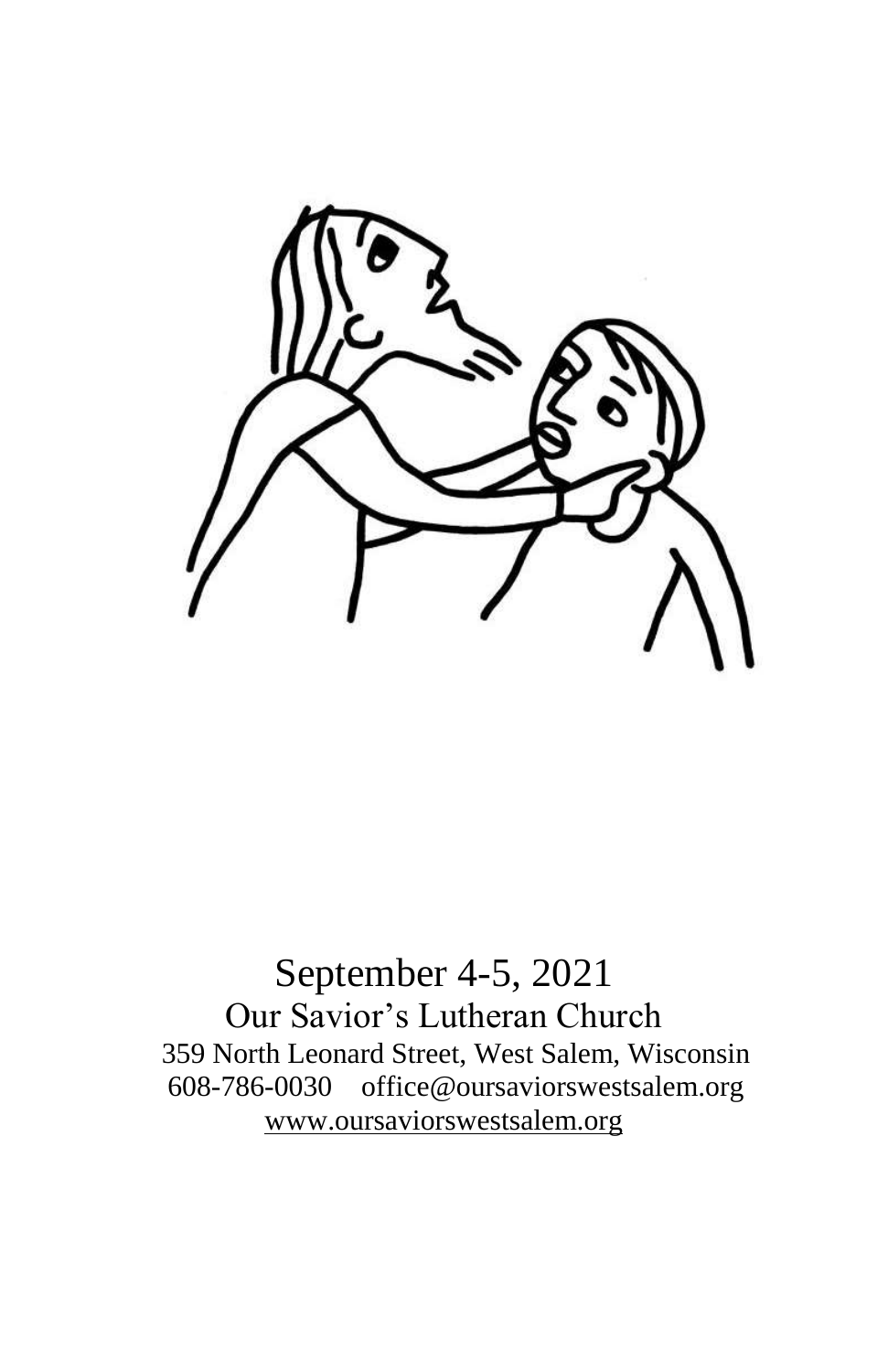# **Welcome**

# **Psalm:** 146

 $<sup>1</sup>$ Hallelujah! Praise the LORD, O my soul!</sup>

 $2I$  will praise the LORD as long as I live; I will sing praises to my God while I have my being.

 $3$ Put not your trust in rulers, in mortals in whom there is no help.

<sup>4</sup>When they breathe their last, they return to earth, and in that day their thoughts perish.

<sup>5</sup>Happy are they who have the God of Jacob for their help, whose hope is in the Lorp their God; <sup>6</sup>who made heaven and earth, the seas, and all that is in them; who keeps promises forever;

 $7$ who gives justice to those who are oppressed, and food to those who hunger. The LORD sets the captive free.

 $8$ The LORD opens the eyes of the blind; the LORD lifts up those who are bowed down; the LORD loves the righteous.

 $9$ The LORD cares for the stranger; the LORD sustains the orphan and widow, but frustrates the way of the wicked.

 $10$ The Lorp shall reign forever, your God, O Zion, throughout all generations. Hallelujah!

# **Confession And Forgiveness**

Blessed be the holy Trinity….

God our comforter,

**like lost sheep, we have gone astray. We gaze upon abundance and see scarcity. We turn our faces away from injustice and oppression.**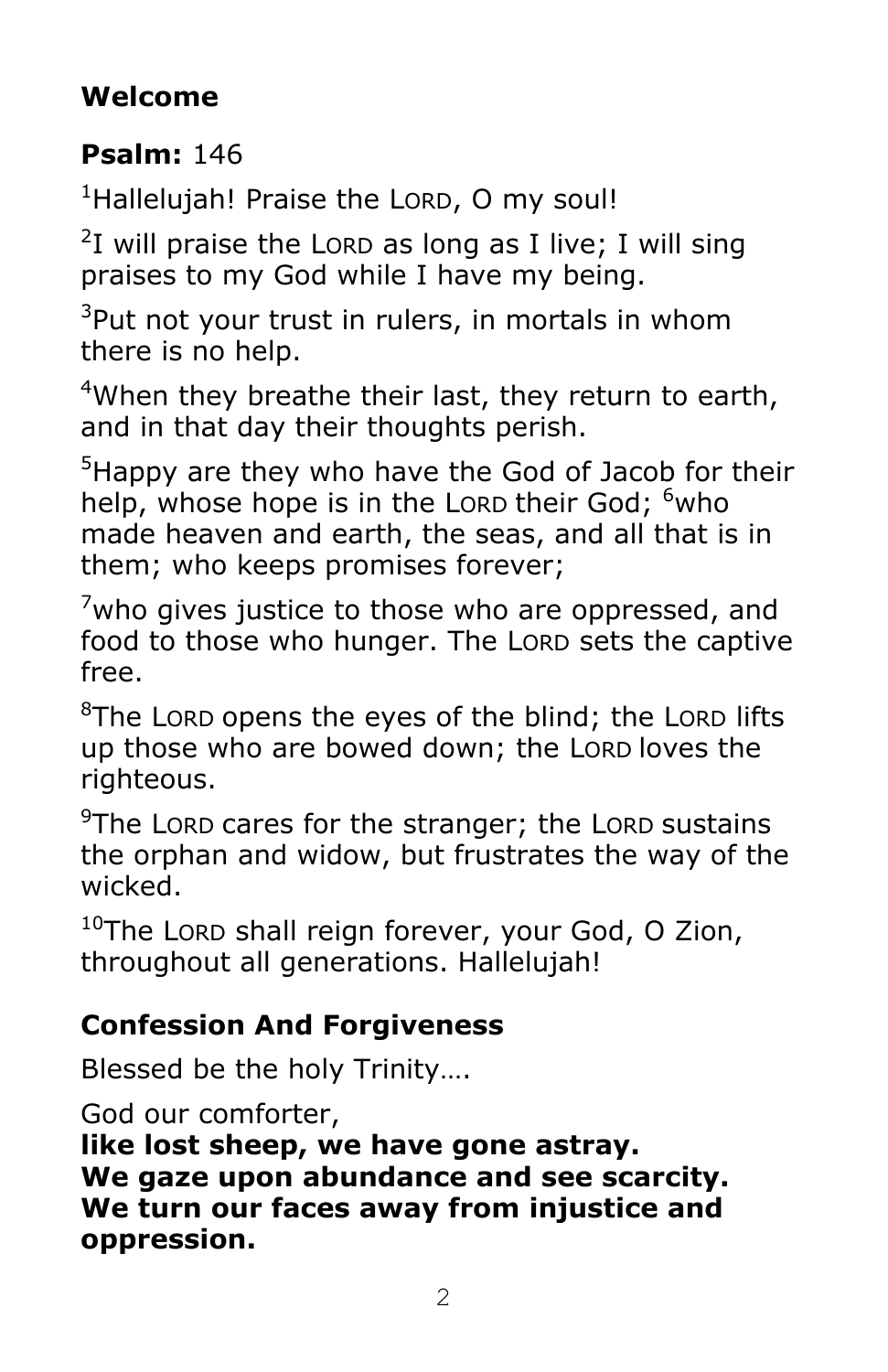**We exploit the earth with our apathy and greed.**

#### **Free us from our sin, gracious God. Listen when we call out to you for help. Lead us by your love to love our neighbors as ourselves. Amen.**

All have sinned and fall short of the glory of God. By the gift of grace in Christ Jesus, God makes you righteous.

Receive with glad hearts the forgiveness of all your sins. Amen.

# **Prayer Of The Day**

### **Gospel** Mark 7:24-37

In Mark's gospel, encounters with women usually signify turning *points in Jesus' ministry. Here, a conversation with a Syrophoenician woman marks the beginning of his mission to the Gentiles.*

 $24$  Jesus set out and went away to the region of Tyre. He entered a house and did not want anyone to know he was there. Yet he could not escape notice,<sup>25</sup>but a woman whose little daughter had an unclean spirit immediately heard about him, and she came and bowed down at his feet.  $26$ Now the woman was a Gentile, of Syrophoenician origin. She begged him to cast the demon out of her daughter. <sup>27</sup>He said to her, "Let the children be fed first, for it is not fair to take the children's food and throw it to the dogs."  $^{28}$ But she answered him, "Sir, even the dogs under the table eat the children's crumbs."  $^{29}$ Then he said to her, "For saying that, you may go—the demon has left your daughter."  $30$ So she went home, found the child lying on the bed, and the demon gone.  $31$ Then he returned from the region of Tyre, and went by way of Sidon towards the Sea of Galilee, in the region of the Decapolis.  $32$ They brought to him a deaf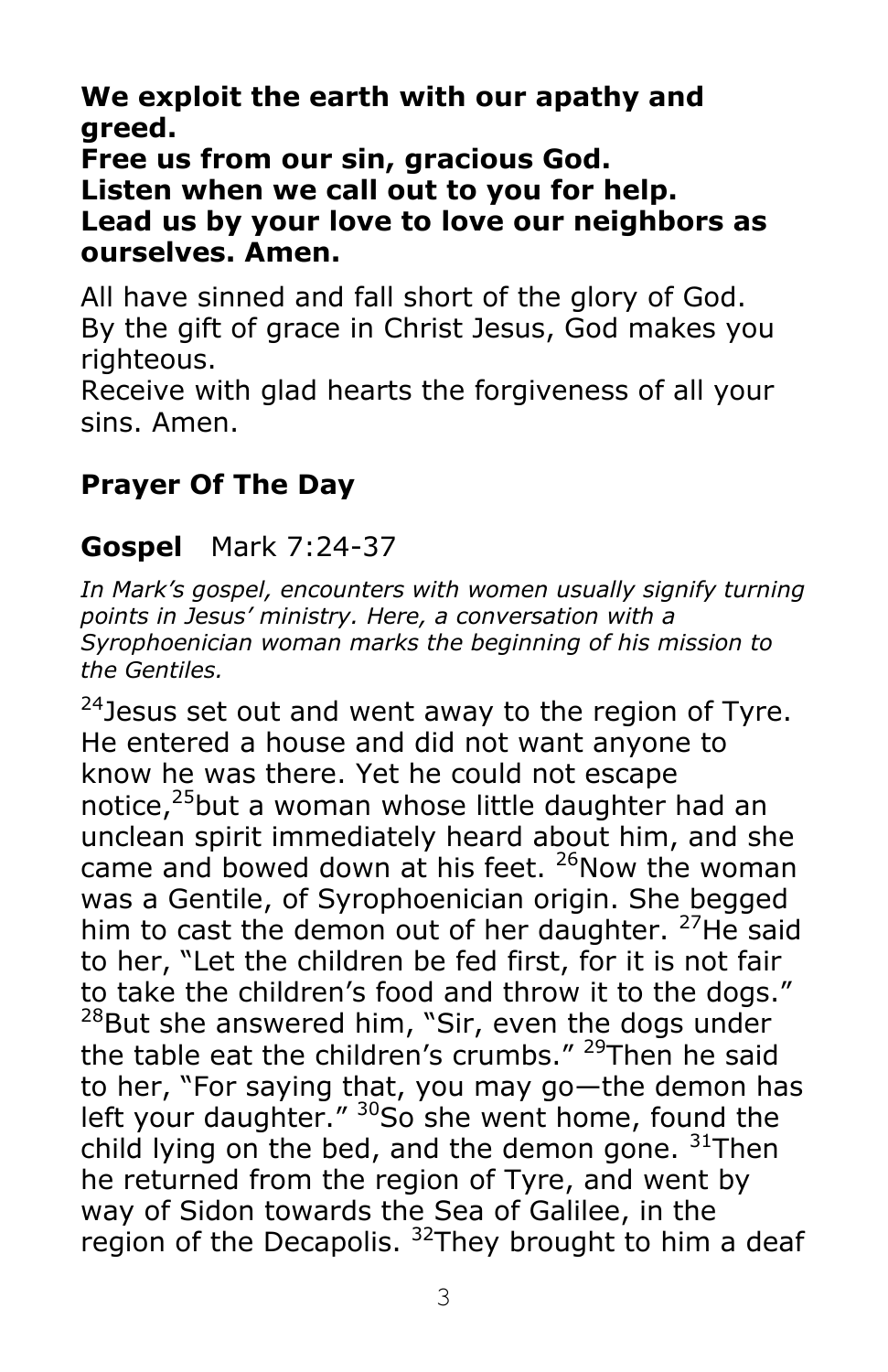man who had an impediment in his speech; and they begged him to lay his hand on him. <sup>33</sup>He took him aside in private, away from the crowd, and put his fingers into his ears, and he spat and touched his tongue. <sup>34</sup>Then looking up to heaven, he sighed and said to him, "Ephphatha," that is, "Be opened." <sup>35</sup>And immediately his ears were opened, his tongue was released, and he spoke plainly. <sup>36</sup>Then Jesus ordered them to tell no one; but the more he ordered them, the more zealously they proclaimed it.  $37$ They were astounded beyond measure, saying, "He has done everything well; he even makes the deaf to hear and the mute to speak."

#### **Sermon**

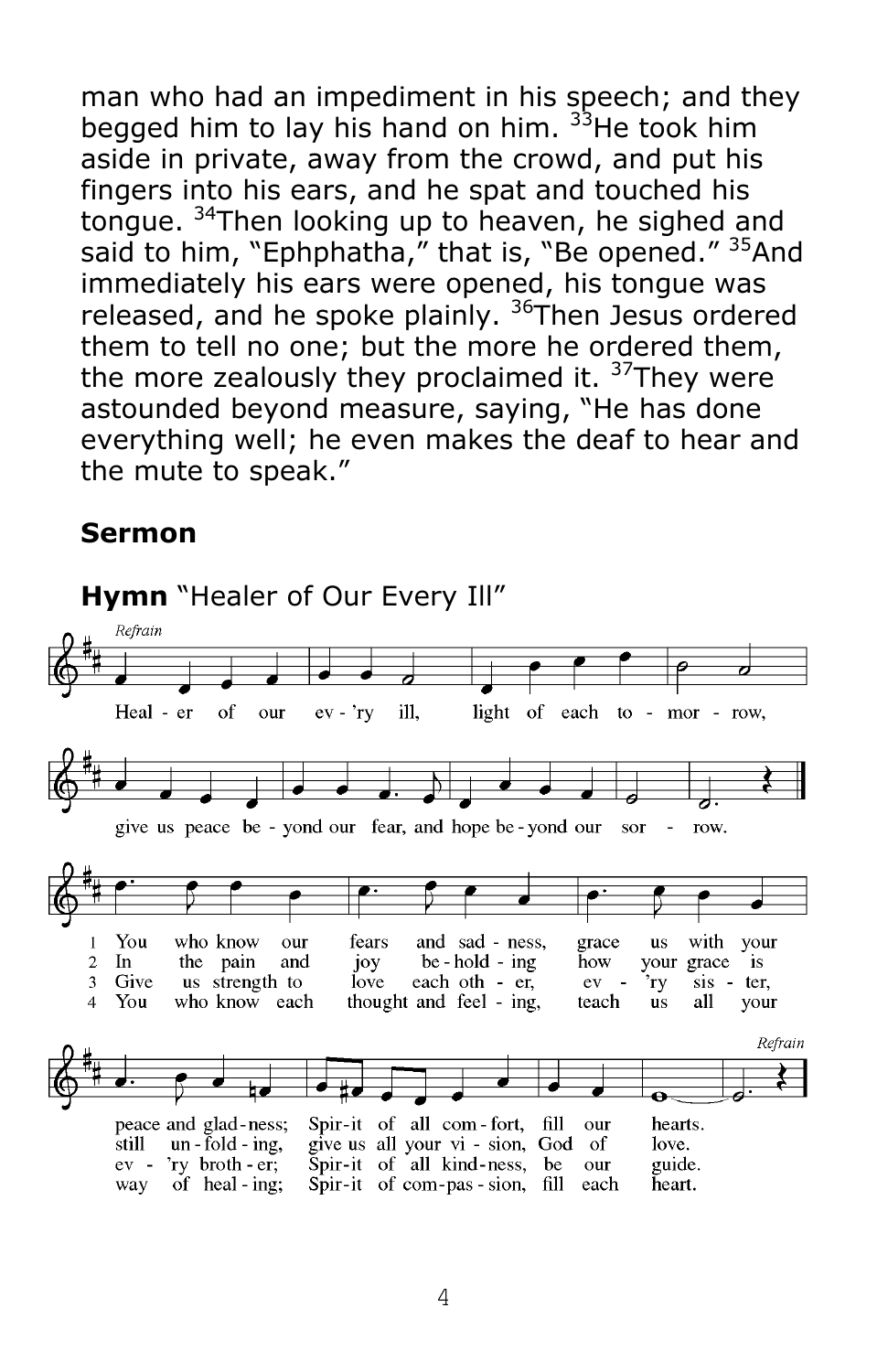# **Apostles Creed**

I believe in God, the Father almighty, creator of heaven and earth. I believe in Jesus Christ, God's only Son, our Lord, who was conceived by the Holy Spirit, born of the virgin Mary, suffered under Pontius Pilate, was crucified, died, and was buried; he descended to the dead. On the third day he rose again; he ascended into heaven, he is seated at the right hand of the Father, and he will come to judge the living and the dead. I believe in the Holy Spirit, the holy catholic church, the communion of saints, the forgiveness of sins, the resurrection of the body, and the life everlasting. Amen.

# **Prayers**

P: Made children and heirs of God's promise, we pray for the church, the world, and all in need.

*A brief silence.*

Holy One, you bring us together in worship. Enliven your church, that as we worship, we may be fed and nourished, then sent forth to share your love through word and deed. Lord, in your mercy, **hear our prayer.**

You provide water for thirsty ground and sunshine to feed hungry plants. Bless the work to protect water and land that is healthy, and restore that which has been polluted. Inspire all people to show care for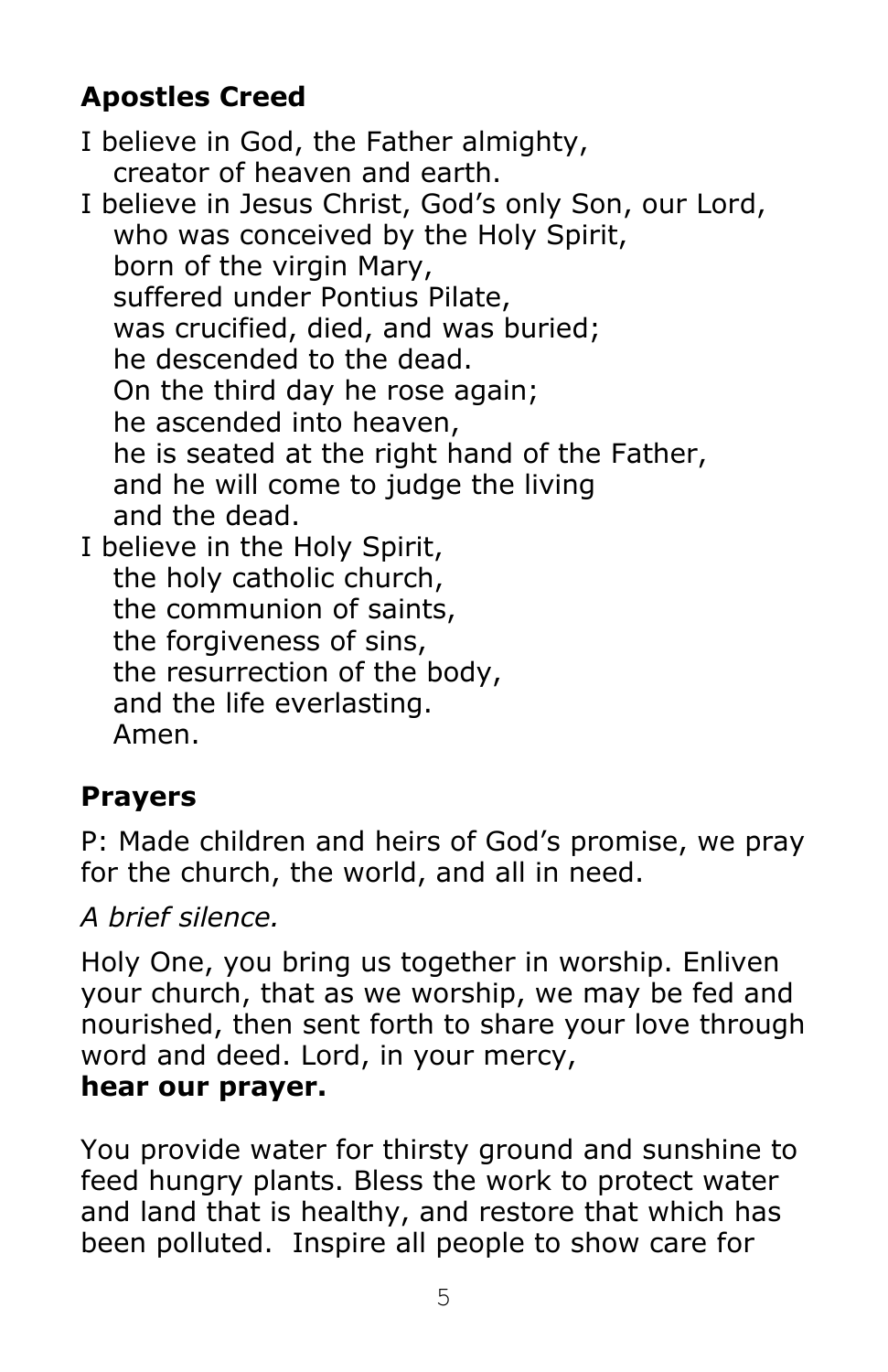the world you have made. Lord, in your mercy, **hear our prayer.**

You show no partiality. Increase justice in all nations. Encourage leaders and governments to work with one another for the good of our common world. Unite us in seeking the health, safety, and dignity of all. Lord, in your mercy,

#### **hear our prayer.**

You accompany those who are most in need. Shelter all fleeing violence or persecution, protect any who are in danger, and sustain them through uncertain and unstable times. Be especially with refugees in our midst, that we may embrace them as your children, and find ways to support and care for them. Lord, in your mercy,

### **hear our prayer.**

You support the work of your disciples. Continue to nurture the leadership and ministries of this congregation. Guide us that even in these uncertain times we may be faithful to your calling. Lord, in your mercy,

#### **hear our prayer.**

*Here other intercessions may be offered.*

You embrace all who have died in the faith and brought them into your glorious presence. We thank you for their example and rejoice in their lives. Lord, in your mercy,

#### **hear our prayer.**

P: Receive these prayers, O God, and those in our hearts known only to you; through Jesus Christ our Lord.

#### **Amen.**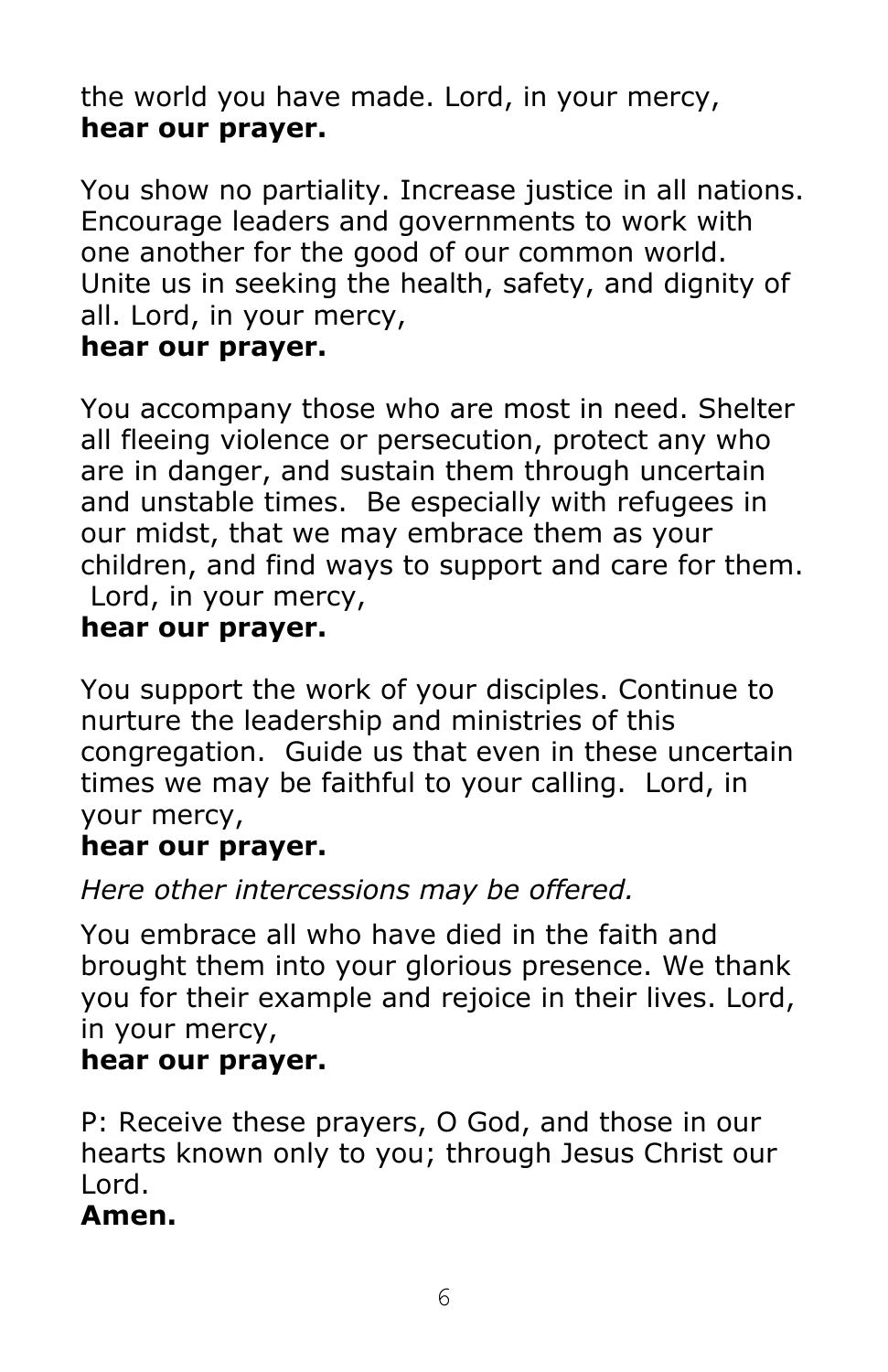## **Communion Liturgy**

### **Lord's Prayer**

## **Invitation To Communion**

## **Post Communion Prayer**

#### **Hymn** "O Christ, Your Heart, Compassionate"



## **Blessing**

# **Dismissal**

Go in peace. You are the body of Christ. **Thanks be to God**.